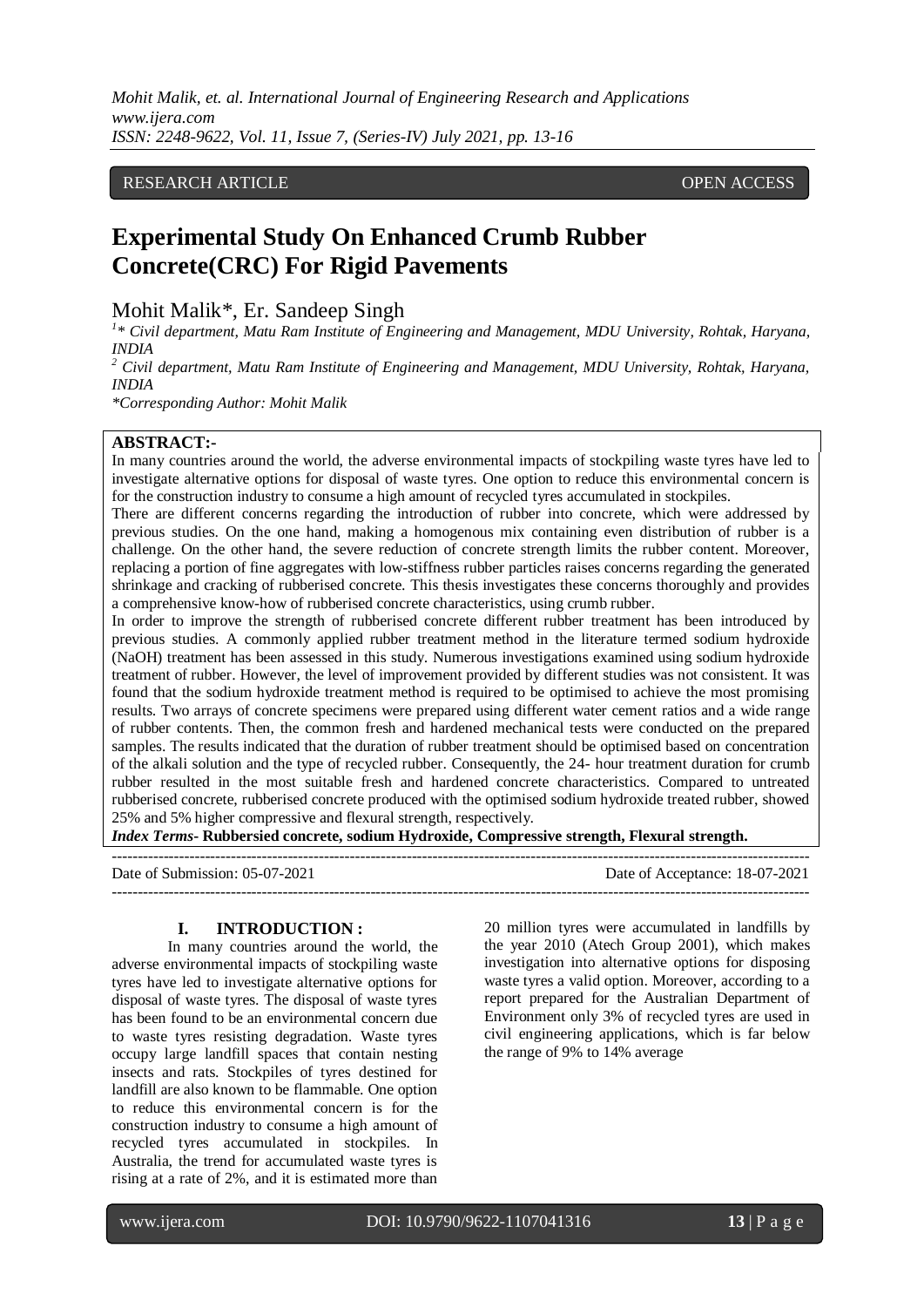civil engineering usage of recycled rubber in other developed regions of the world, such as the United States and Europe (Houghton & Preski 2004). In addition, the Department of Environment in Australia emphasised the prospects for growth in using recycled crumb rubber, particularly in road construction applications (Atech Group 2001).

# **II. LITERATURE REVIEW**

I. In this section, different characteristics of crumb rubber concrete (CRC) are investigated broadly. Based on the available research data, the function of rubber particles in the concrete matrix is critically reviewed. Moreover, different categories of recycled rubber and their effects on properties of concrete are elaborated.

II. The reduction in compressive strength of concrete manufactured with rubber aggregates limits its use in most applications (Khatib  $\&$ Bayomy 1999; Zachar et al. 2010; Bewick et al. 2010; Ling et al. 2009; Khaloo et al. 2008). However, rubberised concrete has possibly some desirable characteristics such as lower density (Khaloo et al. 2008; Khatib & Bayomy 1999) and higher toughness and ductility (Topcu 1997; Zheng et al. 2008). Moreover, the better sound insulation, fire resistance (Bewick et al. 2010; Sukontasukkul 2009; Rangaraju et al. 2012) and resistance against cracking (Topcu 1995; Eldin & Senouci 1994) make rubberised concrete a preferred option to be used for pavement applications.

III. Concrete is a quasi-brittle material irrespective of whether rubber aggregate is used in the mix design. However, introducing rubber into the concrete mix can shift its mechanical properties from being a more brittle material to a more ductile one, especially when a high volume of rubber added into the concrete mix (Eldin & Senouci 1994). This performance is mainly due to the elastic properties of recycled rubber particles in the concrete matrix. The less brittle properties of crumb rubber concrete

can be advantageous for various construction applications, such as driveways and roadway applications (Siddique & Naik 2004; Bewick et al. 2010). Many attempts were made to use rubber as a replacement for either coarse aggregates or fine aggregates in concrete mixes. The previous findings have revealed that the properties of rubberised concrete were critically affected by the type, size, and content of added rubber. According to Khaloo et al. (2008), the procedure of treating and introducing rubber into concrete mixes was also found to be significantlyinfluential.

IV. The main sources of recycled tyres are listed as the bike tyres, passenger car tyres and truck tyres (Atech Group 2001). The breakdown by use of tyres is demonstrated in Figure2.1.

# **III. EXPERIMENTAL PROGRAMME**

This chapter is dedicated to describing the experimental program. It involves the introduction of different constituents of rubberised concrete and other materials utilised for this research, as well as the testing methods used for evaluating different properties of rubberised concrete. Moreover, the Australian pavement design criteria, used for assessment of the test results are introduced. Several concrete mixes have been prepared using materials with specific properties contents explained as follows.

# *Shrinkage Limited Cement*

The Shrinkage Limited (SL) type cement has been used in this study. This cement type is designed for applications, where there is a desire to minimise concrete drying shrinkage such as pavement construction. Characteristics of cement utilised in this study, represented in Table 3.1, which satisfied specification requirements of AS3972 - General purpose and blended cements  $(AS3972, 2010)$ .

| <b>THOIC OFFICIAL</b> THOUGH THE USE OF SHELLING CONTINUES TO THE TOGGILL THROUGH THE TEST OF THE THROUGH THROUGH THE T<br>Property | AS3972 limits      | Properties of project cement |
|-------------------------------------------------------------------------------------------------------------------------------------|--------------------|------------------------------|
| Initial setting time.                                                                                                               | $>45$ minutes      | $60 - 150$ min               |
| Final setting time                                                                                                                  | $<$ 10 hours       | $150 - 210$ min              |
| Soundness                                                                                                                           | $<$ 5 mm           | $<$ 3 mm                     |
| 28 day Standard mortar drying shrinkage                                                                                             | $\leq$ 750 µstrain | 550 ustrain                  |
| 7 day standard mortar compressive strength                                                                                          | $>35.0$ MPa        | $43 - 52$ MPa                |
| 28 day standard mortar compressive                                                                                                  | $>45.0$ MPa        | $54 - 62$ MPa                |
| strength                                                                                                                            |                    |                              |

|  | <b>Table 3.1:</b> Properties of the used shrinkage limited cement vs. AS3972 requirements |
|--|-------------------------------------------------------------------------------------------|
|  |                                                                                           |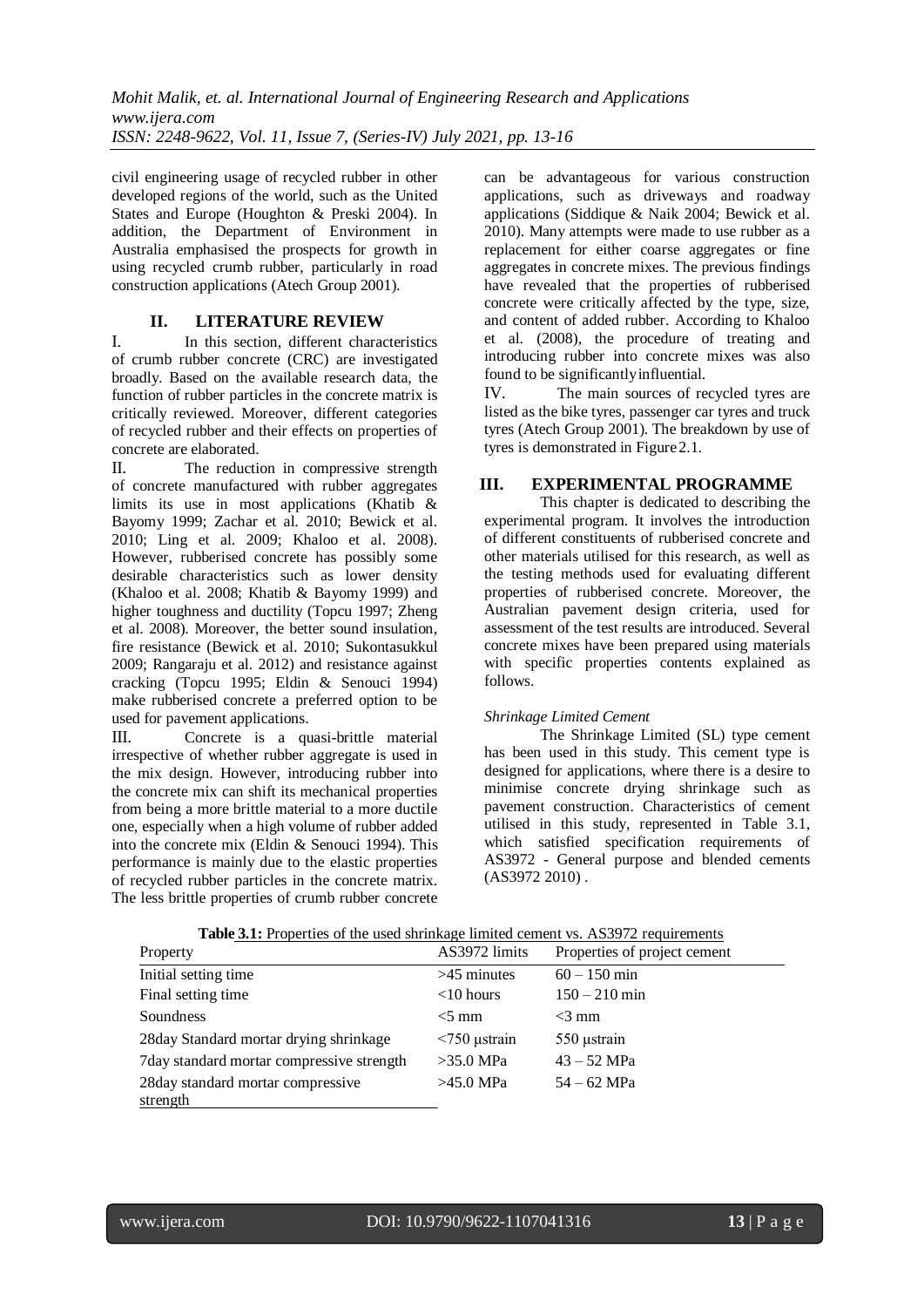A recent study carried out by Yurdakul (2010), aimed to find the optimum cement content in concrete pavements. The optimum cement content was trialled for different WC ratios in order to achieve proper requirements regarding mix workability, strength, and durability. Moreover, the investigated optimum content was determined, considering the reduction of the carbon dioxide emission, energy consumption and costs. An experimental program was conducted by Yurdakul (2010) involved testing 16 concrete mix series with various WC ratios (0.35, 0.40, 0.45 and 0.50) and with different contents of cement (i.e. 240, 300, 355 and  $415 \text{ kg/m}^3$ ). The study concluded that 300 to 355  $\text{kg/m}^3$  was the optimum cement content for conventional concrete.

In addition, previous research adding rubber into concrete mix was reviewed for determining a proper and conventional range for the cement content. John & Kardos (2011) stated that the cement content in range of 300-400 kg/m<sup>3</sup> utilised for preparing rubberised concrete. Zheng et al. (2008) mentioned the use of 400 kg/m<sup>3</sup> cement, while Taha et al. (2009) reported selection of cement content  $350 \text{ kg/m}^3$ . Lastly, Altoubat et al. (2001) investigated mixes with cement content of  $362$  kg/m<sup>3</sup>. Taking into account all the performed studies in the past  $370 \text{ kg/m}^3$  cement content is selected for preparation of research mixes. This content was marginally higher than the recommended content suggested for conventional concrete by Yurdakul (2010). Considering the reported cement content in previous studies and the negative impact that introduction of rubber has on the concrete strength, cement content was selected marginally higher than the optimised content range suggested by Yurdakul (2010) for conventionalconcrete.

It was reported that a limited addition of fly ash is allowed in pavement concrete mix. Adding fly ash is conducted for compensating aggregate grading deficiencies, reducing concrete shrinkage and improving workability and durability of concrete. Moreover, it offsets the usage of cement and hence reduces the costs, because cement is the most expensive component in pavement concrete. The applied fly ash quantities vary from nil to about 70 kg/m³. However, the minimum total cementitious binder content (fly ash plus cement) should always be kept higher than 300–330 kg/m<sup>3</sup> range, which Austroad Standard suggested (Austroad 2009). It is addressed by specification that the minimum cementitious content of 300–330  $kg/m<sup>3</sup>$  is typically specified for durability reasons.

The use of about 20% fly ash has become a routine practice in Australia. However, no fly ash was used in this study. It was decided to remove

one extra variable from the investigation and to lower the complexity of the analysis. This decision was set based on the effects that both rubber and fly ash have on strength gaining of concrete.

It was reported by Khatib & Bayomy (1999) that the addition of more rubber resulted in less compressive strength gain of concrete samples from 7 to 28 days (Figure 3.1). It was revealed that by introduction of 30% or more rubber into the concrete mix, the 28- day compressive strength remained in the same magnitude of the 7-day compressive strength.



Figure 3.1: The effect of crumb rubber addition on strength gaining pattern (Khatib & Bayomy 1999)

Strength gaining is primarily a function of the hydration rate of cement and fly ash in a given mix (Pierce & Blackwell 2003). Previous investigations revealed the negative effects of adding rubber in the mix on the strength of concrete (Khatib & Bayomy 1999; Khorrami et al. 2010). Utilising both of the fly ash and crumb rubber in the pavement mix possibly results in complexity of strength gaining analysis for the prepared concrete. Moreover, it was reported by Youssf & Elgawady (2013) a better adhesion between rubber surface and pozzolanic constituents formed, which may result in improvement of rubberised concrete strength. In order to avoid any unwanted gain in strength of rubberised concrete due to the use of fly ash, it was decided to prepare mix series without fly ash. This enabled performing study of the pure negative impacts of introducing rubber on mechanical and shrinkage properties of rubberised concrete.

It is aimed that the trend of strength gaining for rubberised concrete becomes clear by this research. Moreover, the improving effects of different methods of rubber treating are investigated. Accordingly, considering the provided information by this study, for any future research, mixing fly ash with the cement is strongly suggested. The result of utilising fly ash in cementitious material can be compared with the current results to make a wider framework of understanding of introducing rubber into concrete mix.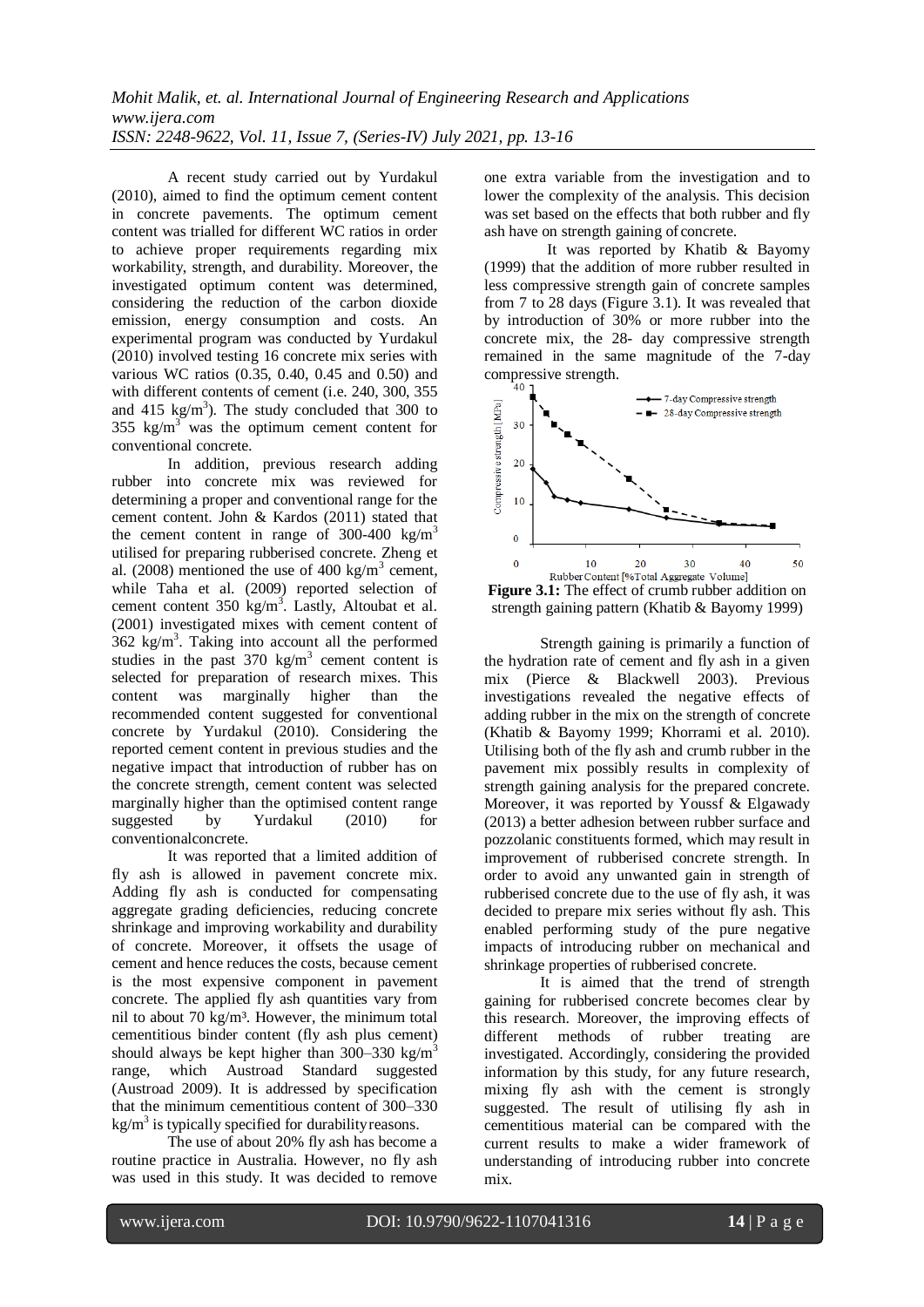# **IV. CONCLUSIONS**

This research is intended to provide information that can ultimately be used for preparing rubberised concrete for rigid pavement applications. This study was carried out to assess crumb rubber concrete properties in which the crumb rubber particles were treated based on the water- soaking method. In addition, the best method of treating rubber with sodium hydroxide solution was studied. Moreover, the mechanical and shrinkage performance of rubberised concrete was studied in- depth. Referring to the results achieved for water soaking method, the following concluding remarks can be drawn:

The performance of different pre-treatment methods of crumb rubber were examined and evaluated. The "water-soaking method" was selected as the best treating method because of its advantages revealed according to the achieved results in this study. The benefits of this method can be listed as (i) it is an inexpensive and practical procedure; (ii) it can make homogenous and evenly distributed rubber particles in the concrete mix with a lower entrapped air, and

(iii) it improves the formation of the bond between rubber particles and the cement paste.

## **V. RECOMMENDATIONS FOR FUTURE INVESTIGATIONS**

In this research significant strides have been made to elaborate the best procedure of preparing and treating crumb rubber, mixing rubber into a concrete mix and conducting tests on rubberised concrete sample. Several aspects of rubberised concrete suitable for rigid pavement construction still need further investigation. The main areas considered for future studies are listed as follows:

a) The rubber type investigated in this research was crumb rubber size, which is classified as a fine rubber size. Introduction coarse size (>4.75 mm) of recycled waste tyre rubber is suggested for future research. This research only considered the conventional concrete pavement named base layer in Australia, with 28-day characteristic compressive strength of 32 MPa. A future suggested research can assess the application of coarse size rubber for preparing lean mix concrete. Lean mix is the most common form of bound subbase used in practice, which is placed as mass concrete under the base layer pavement. Introduction of rubber in a larger size can have higher negative impact on decreasing of concrete strength. The strength for lean mix should satisfy 28-day compressive strength of about 15 MPa according to the Australian specification (Austroad 2009). This research investigated the effect of introducing crumb rubber in the volume of up 70% fine aggregate. It was concluded that rubber

content between 20% and 25% of the fine aggregate volume can be a suitable content, which can satisfy the Australian specifications. However, considering the lower requirement for strength of lean mix, for the coarse size of rubber, it is highly recommended to trial a wider range up to 100% of the coarse aggregatevolume.

b) This investigation assessed the effects of "rubber soaking method" on fine size of rubber named crumb rubber. It was revealed that this method had very positive effects to mitigate the strength drawbacks in preparation of rubberised concrete. Accordingly, it is highly recommended applying the introduced method of rubber soaking on coarse size of rubber, in order to assess the effectiveness of this method.

c) A limited addition of fly ash is allowed in pavement concrete mix. Adding fly ash is conducted for compensating aggregate grading deficiencies, reducing concrete shrinkage and improving workability and durability of concrete.

Moreover, it offsets the usage of cement, and hence reduces the costs as cement is the most expensive component in pavement concrete. Accordingly, considering the provided information by this study, for any future research, mixing fly ash with the cement is strongly suggested. The result of utilising fly ash in cementitious material can be compared with the current results to make

# **REFERENCES**

- [1]. Abou-Zeid, Mohamed, David W. Fowler, Edward G. Nawy & John H. Allen 2001, "Control of Cracking in Concrete Structures," ACI 224R-01,Reported by ACI Committee 224, pp. 1–8.
- [2]. Abrams, DA 1919, "Design of concrete mixtures. , Lewis Institute," Structural Materials Research Laboratory.
- [3]. Al-Akhras, NM & Smadi, MM 2004, "Properties of tire rubber ash mortar," Cement and Concrete Composites, vol. 26, no. 7, pp. 821–826.
- [4]. Al-Amoudi, OSB, Maslehuddin, M, Shameem, M & Ibrahim, M 2007, "Shrinkage of plain and silica fume cement concrete under hot weather," Cement and Concrete Composites, vol. 29, no. 9, pp. 690–699.
- [5]. Allen, F 2004, "Crumb Rubber Concrete Precast of the Future," Precast Solutions, vol. 6. 3, no. 4, pp. 26–27.
- [6]. Altoubat, SA, Park, C & Lange, DA 2001, "Early Age Tensile Creep and Shrinkage of Concrete with Shrinkage Reducing Admixtures," CONCREEP, vol. 01.
- [7]. Approved Supplier List 2013, Approved